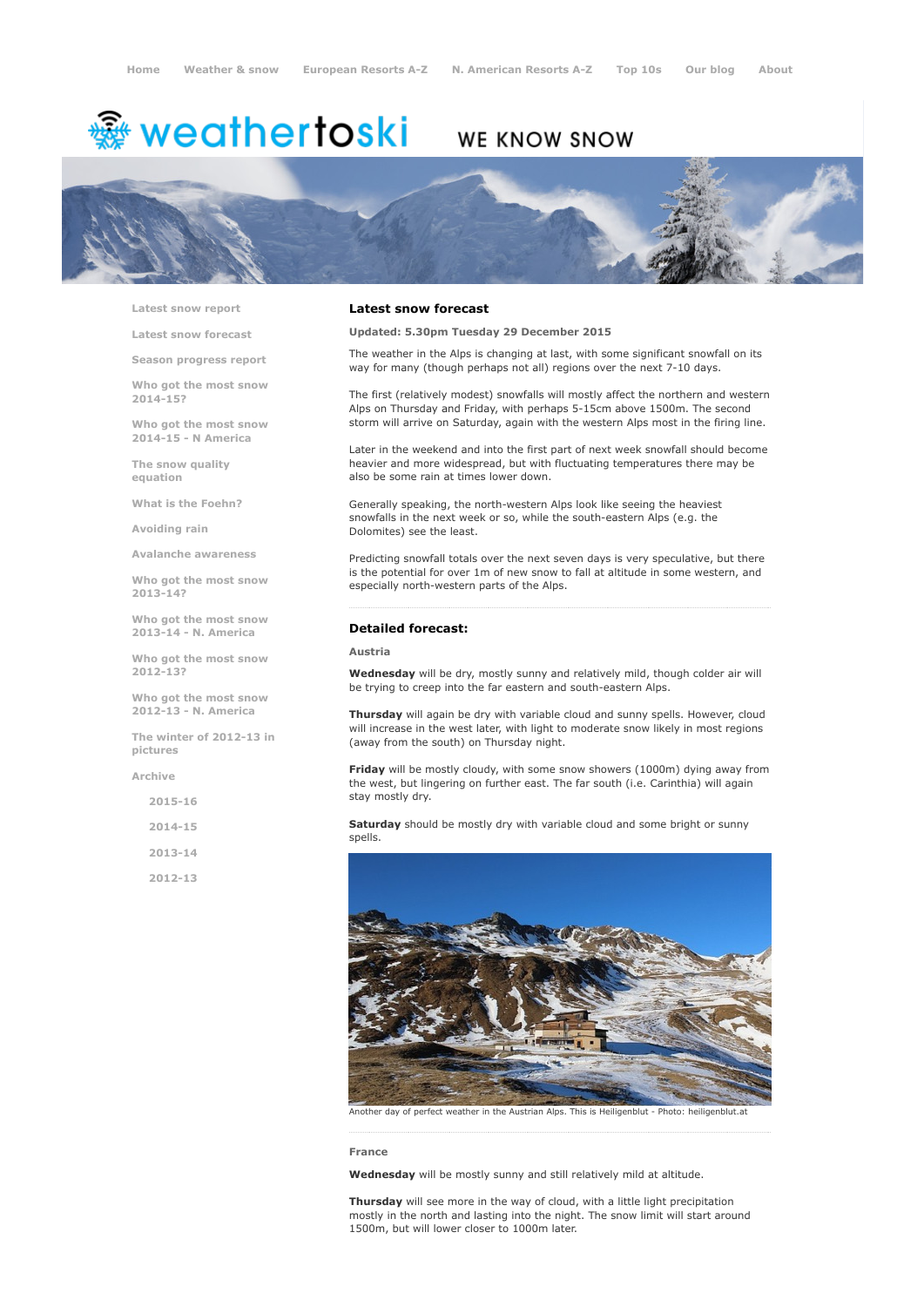

Got a burning question about weather or snow conditions in the Alps? [Contact](http://www.weathertoski.co.uk/about-1/contact-us/) us and we'll do our best to answer it...

E: [info@weathertoski.co.uk](mailto:fraser@weathertoski.co.uk)

T: +44 (0)20 3151 3154

Friday should see any early clouds break up to leave a mostly fine day with sunny spells.

Saturday will be cloudier again with some snow expected across most parts, heaviest in the north with a rain/snow limit between 1000m and 1400m.



Clouding over this afternoon in Flaine, as a weak cold front approaches Photo: flaine.com

#### Italy

Wednesday will be mostly sunny and still feeling quite mild at altitude.

Thursday will again be mostly dry with sunny spells, but there will be more in the way of cloud later, with a few flakes of snow possible close to the border areas overnight.

Friday should be fine again with long sunny spells.

Saturday will see more in the way of cloud, with some snowfall possible above 10001400m in the western Italian Alps. It will stay brighter, but still with the chance of the odd flurry further east.



The snow drought continues in the Dolomites. This is Kronplatz Photo: kronplatz.com

#### Switzerland

Wednesday will be mostly sunny and still quite mild at altitude.

Thursday should start dry and bright, but cloud will thicken from the west to bring some rain (snow above 1000-1400m) later in the day and overnight. Some parts of the far south will stay dry.

Friday will start mostly cloudy, with some snow (1000m) quickly dying away from the west but lingering for a while in the east. The southern Alps will again stay mostly dry with some sunny spells.

Saturday may start bright in the east, but cloud will thicken from the south-west with rain (snow 1000-1400m) spreading to most western parts as the day goes on. The eastern Swiss Alps should stay mostly dry.